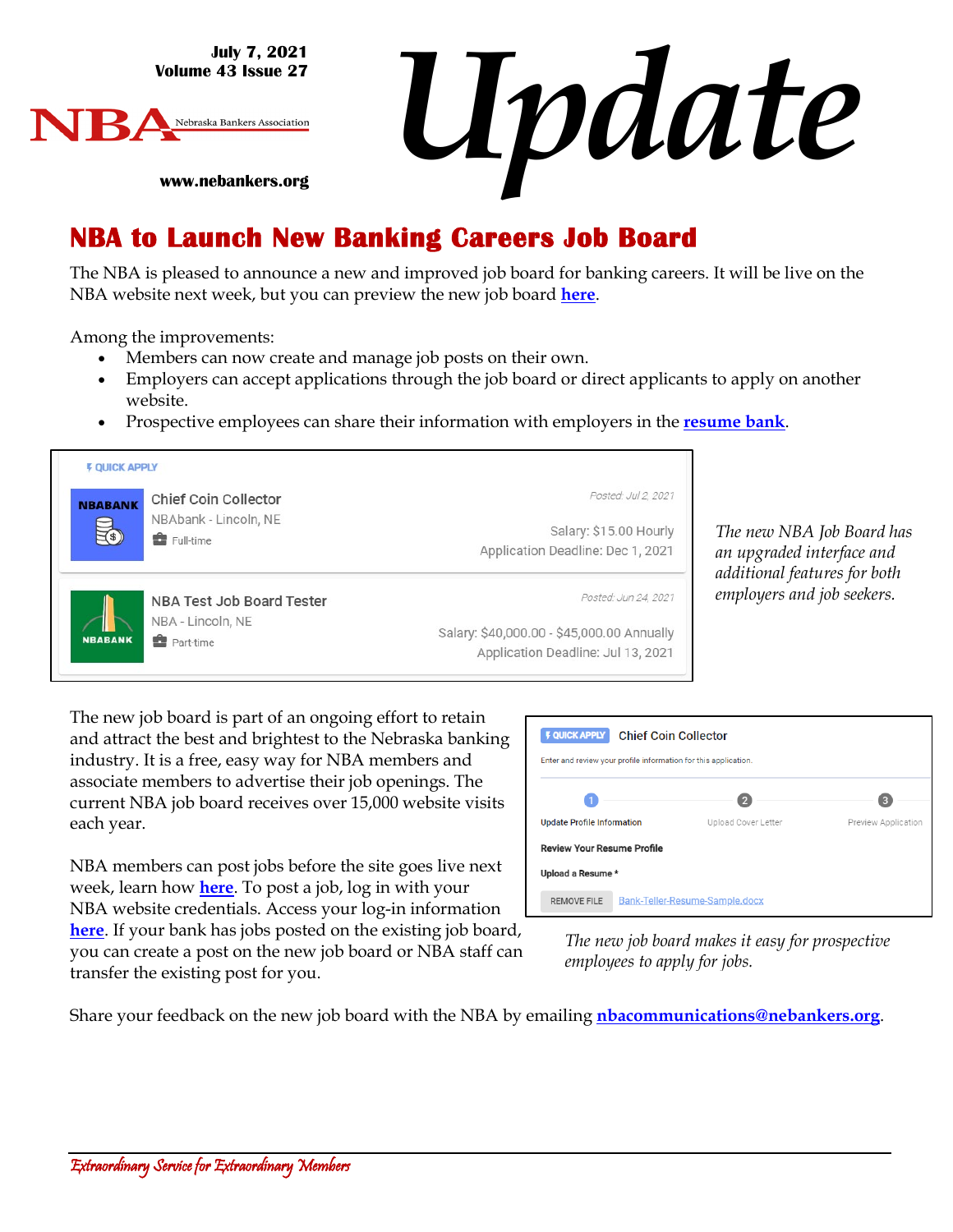# **NBA Opposes State-Level Model Data Bill**

The NBA and 48 state bankers associations sent a joint letter to the Uniform Law Commission (ULC) to urge them to reject a draft of model state-level legislation on consumer data privacy. The associations noted banks are already subject to federal data security standards and that the draft legislation does not provide sufficient exemptions for banks.

**[Read the Letter](https://www.aba.com/advocacy/policy-analysis/joint-letter-to-the-uniform-law-commission-on-the-draft-uniform-personal-data-protection-act)**

# **ECORA Introduced in the Senate**

The Enhancing Credit Opportunities in Rural America (ECORA) Act was introduced by Sens. Jerry Moran (R-Kan.), John Boozman (R-Ark.), Mike Rounds (R-S.D.), Kevin Cramer (R-N.D.) and Roger Marshall (R-Kan.) The bill, S. 2202, would end taxation of interest earned from agricultural real estate loans. This would not only reduce servicing costs for banks providing these types of loans but would also level the playing field between banks and the tax-advantaged Farm Credit System—making it easier for banks to support the farm sector through real estate loans. Nebraska Congressman Don Bacon is a cosponsor of the House companion bill, H.R. 1977.

**[Read the Bill](https://www.congress.gov/bill/117th-congress/senate-bill/2202?q=%7B%22search%22%3A%5B%22s+2202%22%5D%7D&s=2&r=1)**

# **Fed to Launch CECL Tool for Community Banks**

The Federal Reserve (Fed) will soon launch a new tool, the Scaled CECL Allowance for Losses Estimator, or SCALE. The tool is aimed at helping community banks implement the current expected credit loss (CECL) standard. The spreadsheet-based tool will be discussed during a July 15 "Ask the Fed" webinar featuring speakers from the Financial Accounting Standards Board and the Conference of State Bank Supervisors.

The tool uses industry or peer data from the Call Report as the starting point for estimating an allowance for credit losses. Banks must further adjust this starting point to reflect bank-specific facts and circumstances to arrive at a final CECL estimate. The intent of this approach is to simplify CECL calculation for community banks.

**[Learn More](https://www.federalreserve.gov/newsevents/pressreleases/bcreg20210701a.htm)**

# **FinCEN Issues Anti-Money Laundering Priorities**

The Financial Crimes Enforcement Network (FinCEN) issued policy priorities for anti-money laundering (AML) and countering the financing of terrorism (CFT). According to the priorities, the most significant AML/CFT threats currently facing the country are corruption, cybercrime, domestic and international terrorist financing, fraud, transnational criminal organization activity, drug trafficking organization activity, human trafficking and human smuggling and proliferation financing.

FinCEN and the federal banking agencies noted that publication of the priorities "does not create an immediate change to Bank Secrecy Act (BSA) requirements or supervisory expectations for banks." The agencies said they will revise their BSA regulations within the next six months to address how the priorities will be incorporated into banks' BSA requirements.

The agencies added that they will not examine banks for the incorporation of the priorities into their riskbased BSA programs until the effective date of the revised regulations. The priorities list will be updated every four years, as required by the Anti-Money Laundering Act of 2020. **[Read the Priorities](https://www.fincen.gov/sites/default/files/shared/AML_CFT%20Priorities%20(June%2030%2C%202021).pdf)**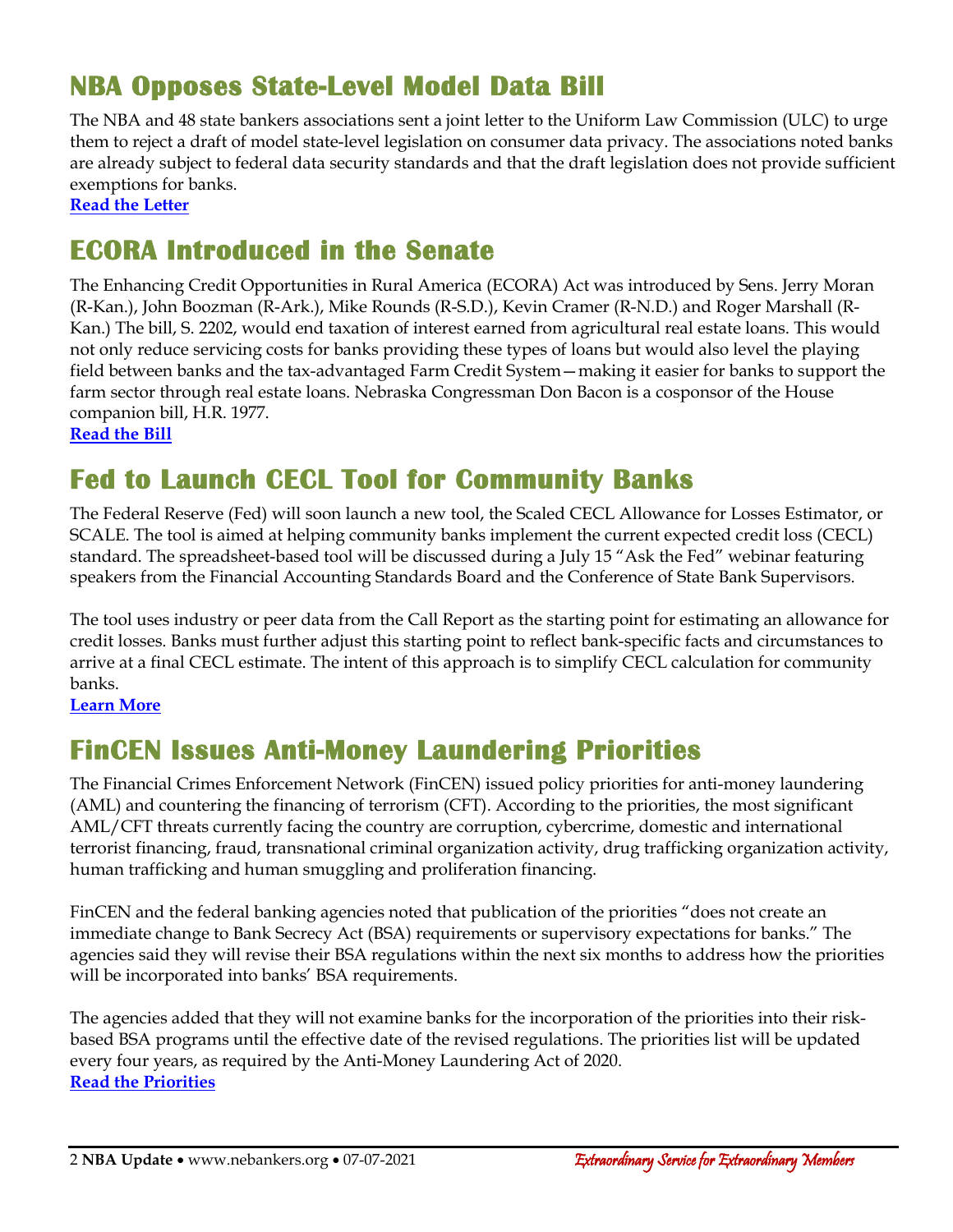#### **NBA Provides Comments on Fed Payment System Access**

The NBA submitted a letter in response to the Federal Reserve's (Fed) **[payment system access proposal](https://www.federalregister.gov/documents/2021/05/11/2021-09873/proposed-guidelines-for-evaluating-account-and-services-requests)**. The letter called for the establishment of clear and consistent guidelines for evaluating access to the Fed payment system accounts and services. "Additional requirements should be applicable for eligible entities whose business models present enhanced risk to the payment system or to the U.S. financial system and which are not subject to the same level of federal regulatory oversight," the letter stated. **[Read the Letter](http://www.nebankers.org/uploads/8/1/6/4/81640974/2021-07-06_nba-fed_payments_system.pdf)**

# **Training and Networking Opportunities**

Mark your calendar and join the NBA and fellow bankers for one of the many upcoming in-person events.

- **August 5-6 -** Young Bankers of Nebraska (YBON) Annual Conference, Omaha
- **August 17-18 -** Real Estate Lending Compliance Conference, Lincoln
- **August 24 –** Opening New Accounts in Nebraska Workshop, Kearney
- **August 25 –** Opening New Accounts in Nebraska Workshop, Lincoln
- **September 2**-**3 –** Fall Agri-business Conference, Lincoln

**Check out just some of the outstanding YBON sessions:**

- **Juli Lynch, Ph.D.,** Turning Point Consulting, Finding My Strengths: Who am I in Relationship to Others at the Bank?
- **Steve Stasiukonis**, Secure Network Technologies, Cryptocurrency & The Blockchain: Digital Dollars or Counterfeit Currency?
- **Debbie Peterson,** Getting to Clarity, Teamwork Makes the Dream Work: How to Communicate in a Multigenerational Workforce
- **Christopher Kuehl, Ph.D.,** Armada, Trends and Forecasts for the U.S. Economy

To register and see the complete event schedule, visit the **[NBA Event Calendar](https://web.nebankers.org/events)**.

## **Football Schedules and Scenes of Nebraska Calendars**

This week, the NBA will begin shipping Husker football schedules to the banks that placed pre-orders.

- **[Place Your Calendar Order](https://www.nebankers.org/calendars.html)**
- **[Place Your Football Schedule Order](https://www.nebankers.org/footballschedules.html)**

## **Spotlight on Interns**

Be sure you're following the NBA on your favorite social media platform to meet the first of this summer's intern spotlights. We want to feature your interns, too. Have them complete this **[form](https://www.nebankers.org/internship-spotlight-form.html)** and help the NBA highlight career opportunities in banking.

The need for qualified employees is an issue that affects every bank. You can help fill this need and introduce college students to the many possibilities that exist in banking by hosting an intern. If your bank is interested in hosting an intern, please complete this **[form](https://www.nebankers.org/intern-host.html)**.

#### **Intern Spotlight**

#### What has been the most beneficial part about your internship?

66

The most beneficial part of my internship has been the hands-on component. I am assigned various projects within each department allowing me to delve deeper into the diverse components of the industry.

> - EMILIE SCHARDT **Bruning Bank** Bruning, NE